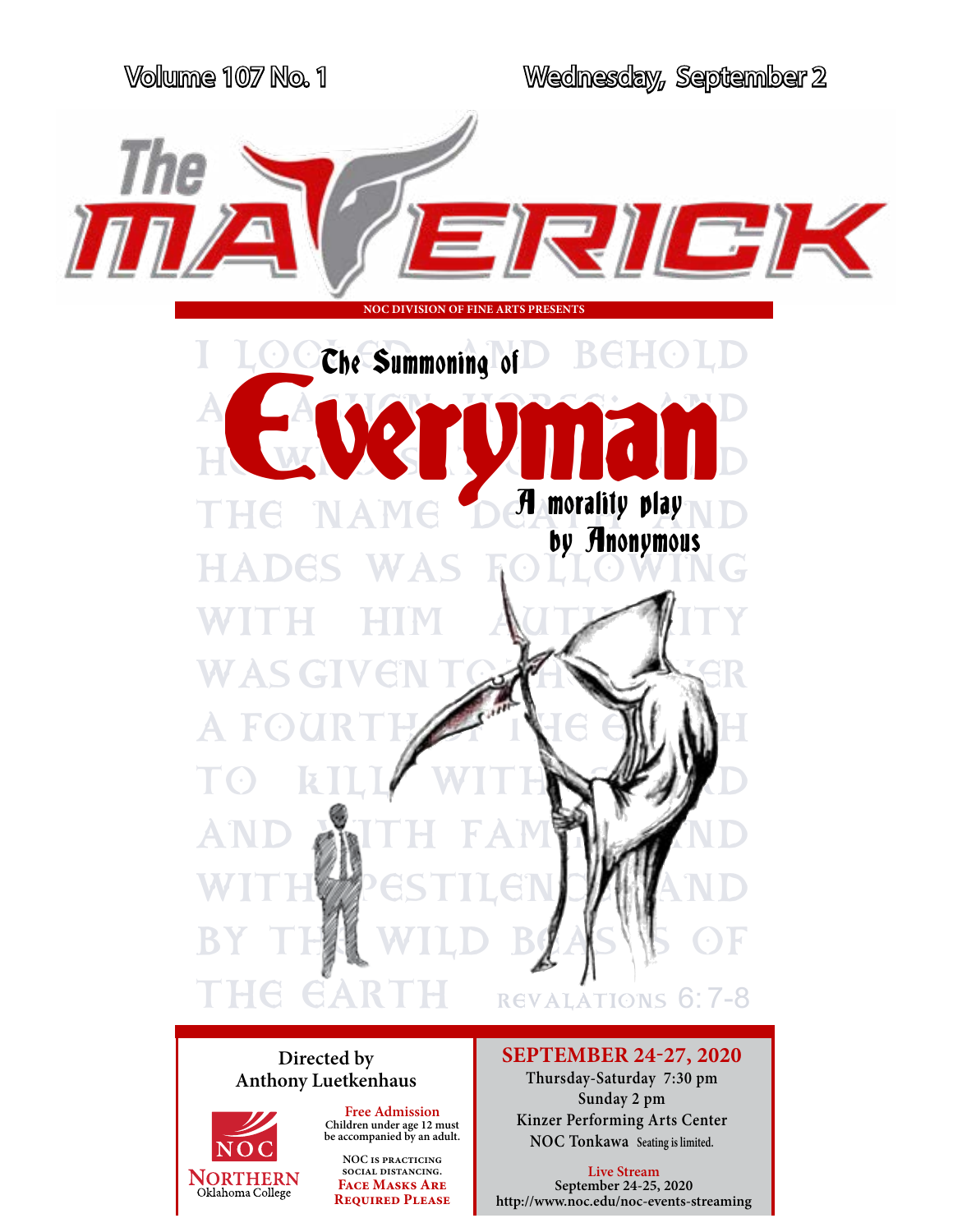**Published five times a semester on Wednesdays during the fall and spring semesters by: Northern Oklahoma College 1220 East Grand P.O Box 310 Tonkawa, OK. 74653-0310**

**Maverick's publish dates: August 28, Sept. 18 , Oct. 09, Oct. 30, Nov. 20, Jan. 29, Feb. 19, Mar. 11, April 8. April 29** 

**Story and/or photo submissions should be sent at least eight days prior to the publish date.** 

**All submissions must be signed and are subject to approval by The Maverick prior to publication and may be edited for libel, errors and available space.**

> **Submissions may be brought to Scott Haywood's office at: NOC Central Hall, Room 305 or emailed to him at: TheMaverick@noc.edu**

**Haywood's office phone number is 580-628-6329.**

> Adviser **Scott Haywood**

Editors **Mariah Moberly**

### Page 2 The Maverick Wednesday, September 2, 2020 Page 3 The Maverick Wednesday, September 2, 2020



The Maverick

NOC offers enrollment for late-start classes

Northern Oklahoma College is offering enrollment for late-start classes for the Fall 2020 semester.

12-week courses begin Sept. 14, and 8-week courses begin Oct. 12. Students can also enroll for fall interim courses scheduled for Dec. 7-Jan. 7.

"Late-start classes are offered for both current students who wish to pick up additional credits and for those students who may have been uncertain about fall plans but now wish to get a start on their college education," said Dr. Pam Stinson, Vice President for Academic Affairs

Contact NOC at 580.628.6220 (Tonkawa), 580.548.2275 (Enid), and 580.628.6910 Stillwater or visit http://www.noc.edu/online-courses or http:// www.noc.edu/fall-sessions for additional information. Family Education Rights and Privacy Act

Family Education Rights and Privacy Act

Northern Oklahoma College may provide directory information in accordance with the provisions of the Buckley amendment—Family Rights and Privacy Act of 1974—as amended, without the written consent of an eligible student unless it is requested in writing that such information not be disclosed. It is the policy of Northern Oklahoma College that directory information may be released without prior consent of the student unless the student formally requests that such information be kept confidential. Current eligible students may prohibit general disclosure of this directory information by notifying the Registrar in writing, within ten (10) calendar days after the first scheduled class day of each semester, to be applicable for that semester; however, a request may be filed at any time. Northern Oklahoma College will honor the request for one academic year only. It will be assumed that the failure on the part of a student to request the withholding of directory information indicates the student's consent to disclosure. Any questions concerning the student's rights and responsibilities under the Family Education Rights and Privacy Act should be referred to the Registrar.